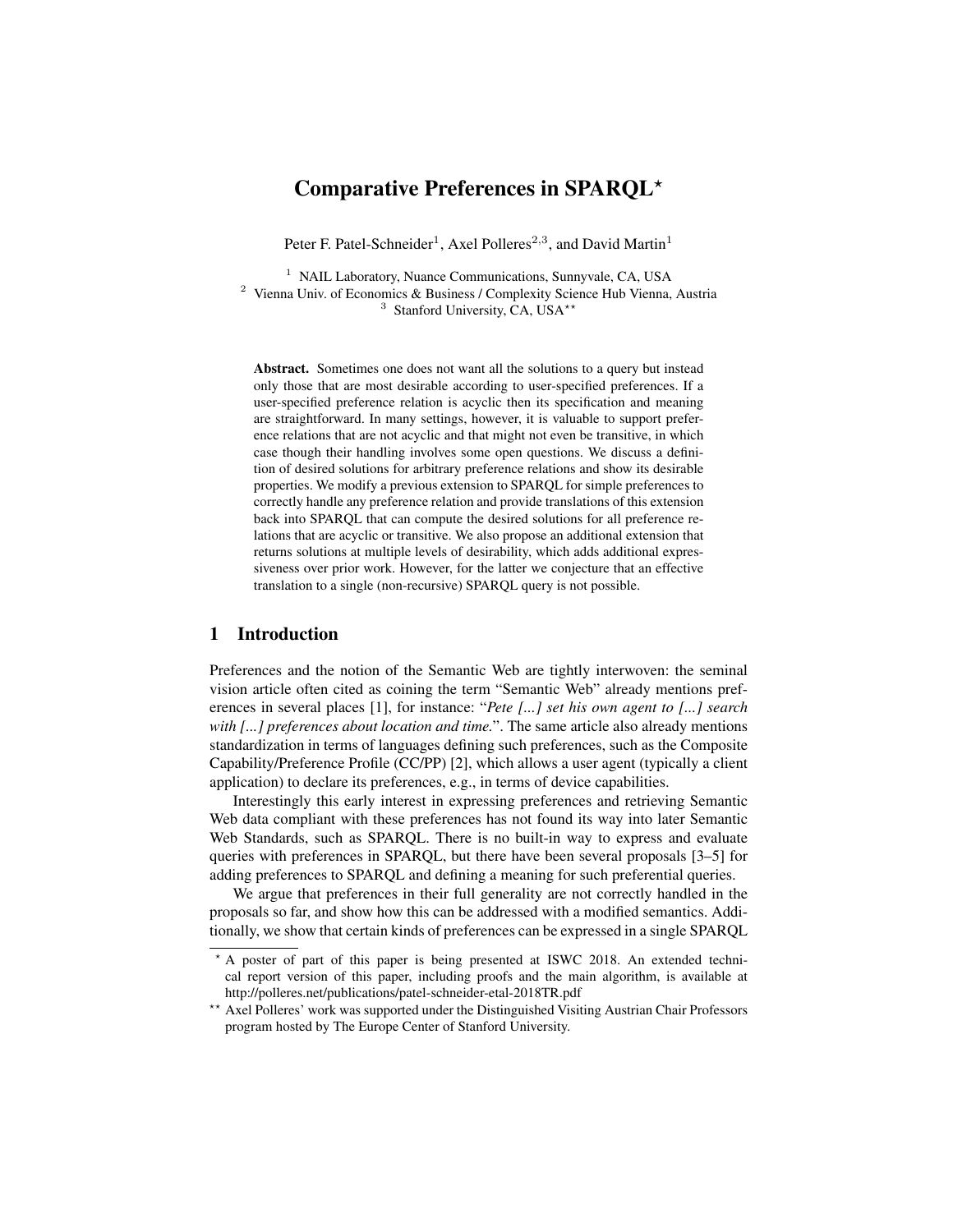1.1 query, although the most recent proposal that translates preferences into standard SPARQL queries fails to work on relatively simple examples due to problems in the SPARQL 1.1 query standard [6].

*Example 1 (Running Example).* As a running example, let us assume data in a navigation scenario, where a user would be looking for gas stations with preferences among features such as brand, distance to the user's location, and different shops that sell various *antifreeze* products, given as an RDF Graph  $G_1$ :

```
:p123 a :GasStation; :brand :Mobil; :dist 1.1;
     :shop :TigerMart; :antifreeze :Prestone .
:p456 a :GasStation; :brand :Chevron; :dist 0.5;
     :shop :KwikieMart; :antifreeze :StarBrite .
:p789 a :GasStation; :brand :Shell; :dist 0.8;
     :shop :711; :antifreeze :Zerex .
:p012 a :GasStation; :brand :Citgo; :dist 6 .
```
User preferences could be of different forms, such as:

- **P1** "I prefer gas stations within 1 mile distance" (simple boolean)
- **P2** "I prefer the closest gas station" (quantitative)
- **P3** "I prefer Mobil over Chevron" (comparative)
- **P4** "I prefer solutions within 1 mile (**P1**) and among those I prefer Mobil over Chevron gas (**P3**), and Kwikie Mart over 7-11, and otherwise just the closest (**P2**)" (combinations)

So atomic preferences can be *simple boolean*, i.e. stating preferences for solutions fulfilling a certain boolean condition, *quantitative*, i.e., where each solution is given a score from a totally ordered set, or *comparative*, i.e., preferences expressed as a binary relation *between solutions*. Such atomic preferences can be combined in various ways.

A preference query takes the results of a non-preferential subquery (in this case, a subquery that returns gas stations), and selects most preferred ones. (The precise definition of "most preferred" is part of what we are examining in this paper.) The preferences we wish to handle call for a generalization of the skyline operator [7] in databases so we will talk about obtaining the skyline of a preference relation, i.e., the most preferred results based on a preference.<sup>4</sup> Subsidiary preference results can be defined, such as the nth skyline, i.e., the skyline after the first  $n-1$  skylines have been removed, or returning solutions along with their skyline number (which gives a rank for each solution).

We focus on comparative preferences, partly because (i) comparative preferences are more general than simple boolean or quantitative preferences, (ii) comparative preferences can capture combined preferences as part of their preference relation representation, (iii) user preferences are often comparative [8, 9].

As for (i), we note that quantitative preferences generalize simple boolean preferences, and comparative preferences generalize quantitative preferences, by preferring solutions with a better score to solutions with a worse score.

<sup>&</sup>lt;sup>4</sup> In databases, skyline involves a multiway combination of totally ordered comparisons between the values in tuples; qualitative preferences here instead allow an arbitrary comparison relation.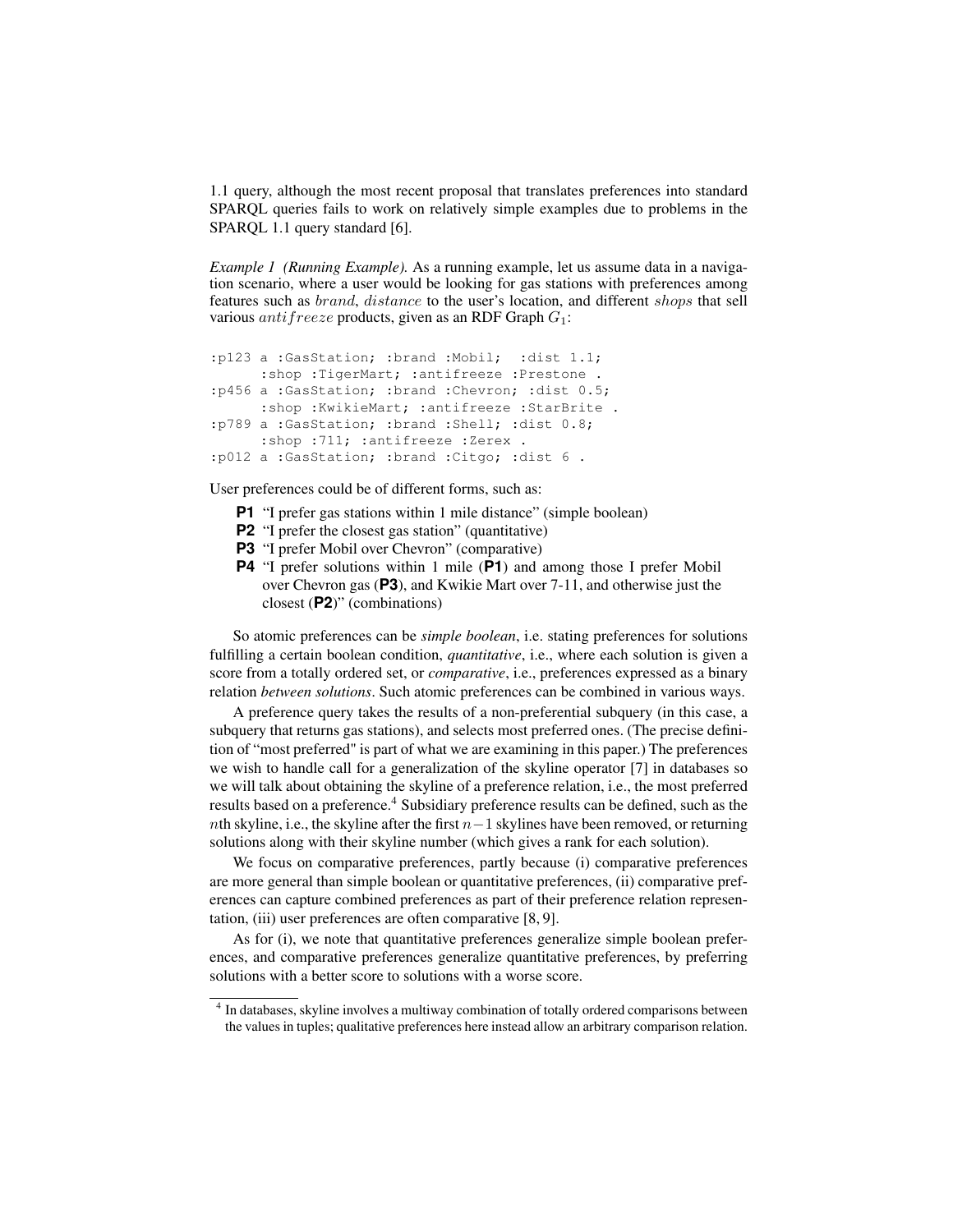## 2 Foundations and Motivation

We adapt our formal definition of comparative preferences from that of Chomicki [10] as also used by other work in the area such as Troumpoukis et al. [5].

**Definition 1.** Given a set of potential solutions P, a preference relation  $\succ$  is any rela*tion over*  $P \times P$ . A *solution*  $s_1$  *is* dominated by *a solution*  $s_2$  *if*  $s_2 \succ s_1$ *.* 

Although a preference relation is defined over a universe of *potential* solutions, it is applied to finite sets of *candidate* solutions. Typically, potential solutions are all solutions that are representable under the schema of some information source. Candidate solutions are then solutions returned from the ordinary (non-preferential) part of a query.

*Example 2.* Referring back to Example 1, the four gas stations shown could be the *candidate* solutions returned by the ordinary SPARQL query,  $Q_1$ :

 $Q_1$ : SELECT \* {?X a :GasStation; :brand ?B; :dist ?D. FILTER(?D <= 10)}

The *potential* solutions would be a much larger set (i.e., all gas stations that could be represented in an information source). The preference relation for **P3** would include all pairs  $(m, c)$  where m is a Mobil station and c a Chevron station. After applying this preference relation, for reasons discussed below, one would be left with the Mobil, Shell, and Citgo stations.

In this paper, we ground candidate solutions in results of SPARQL 1.1 queries [6] (that is, multisets of variable bindings). We also allow for solutions from SPARQL extended with external services.<sup>5</sup> The examples in this paper will not use such service extensions; for simplicity we will just use preferences over solutions of SPARQL queries over a RDF graph, such as  $G_1$  in Example 1.

We do not require any other properties of preference relations. In particular, a preference relation here need not be irreflexive, asymmetric, acyclic, or transitive.<sup>6</sup> It may seem that these should be required aspects of a preference relation but we want to study what happens with arbitrary preference relations, such as those likely to be obtained directly from users.

*Example 3.* We allow a combination of comparative preferences on different aspects of gas stations. For example **P6a**: a preference for Mobil brand gas stations over Chevron; **P6b**: a preference for gas stations with KwickieMart stores over those with 7-11's; and **P6c**: a preference for gas stations selling Zerex antifreeze over those selling Prestone. (What is important here is that the preferences on the aspects are only *partial* orders, not total orders.)

*Example 4.* We also allow the obviously cyclic preference relation consisting only of **P3a**: a preference for Mobil brand gas stations over Chevron brand; **P3b**: a preference for Chevron over Citgo; and **P3c**: a preference for Citgo over Mobil.

<sup>&</sup>lt;sup>5</sup> SPARQL 1.1 provides a basic mechanism for such external services (e.g., to look up or compute current prices or exchange rates), using the SERVICE keyword [11].

 $6\degree$  To review the basic properties of binary preference relations see Chomicki [10].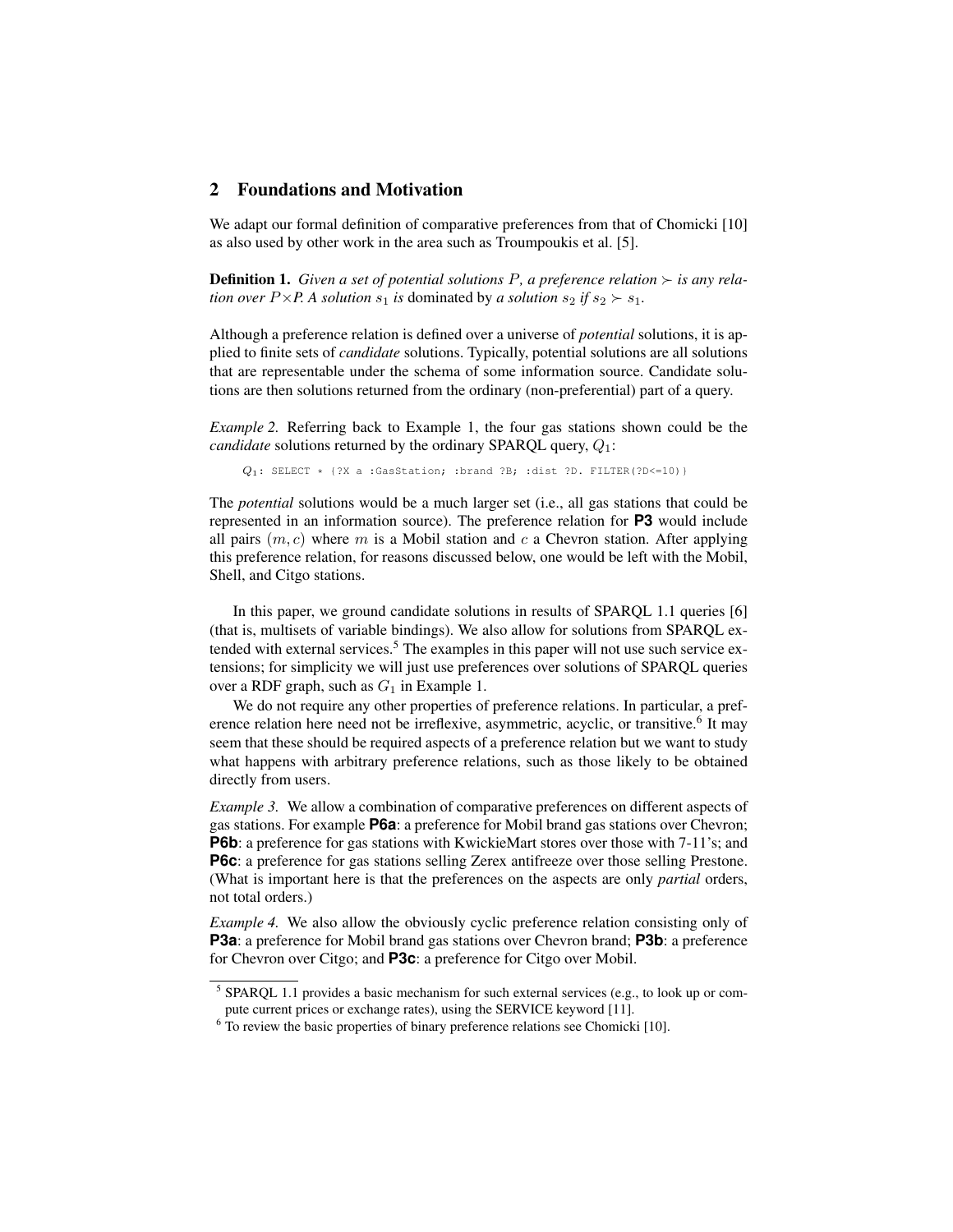The implementation of our preference relations in SPARQL will be arbitrary SPARQL expressions. If solutions contain objects from some sort of knowledge repository the relation can depend on anything accessible in the repository. (Troumpoukis et al. [5] call preferences that do not use external information intrinsic preferences.) In SPARQL this means that an expression defining a preference relation can access properties of a solution object from the underlying graph (such as the brand of fuel sold at a gas station, its current distance, or whether it has a roof over its pumps), and other information in the graph (such as whether it is currently raining, etc.), without having this information in the solution itself.

Our preference relations are not examinable in general, and the set of *potential* solutions will generally be very large, or even infinite.

*Example 5.* For instance, the preference **P5**: "I prefer between two solutions the one closer in distance", could apply to infinitely many *potential* solutions (not knowing the underlying graph  $G$ ). Note also that there could be other gasoline brands in  $G$  that are not named explicitly in the preferences at hand.

It can thus be practically infeasible to compute the transitive closure of a preference relation, or indeed determine whether a preference relation is irreflexive, asymmetric, acyclic, or transitive.



**Fig. 1.** Preference relations **P5. P3a-d**, and **P6a-c** for the solutions of query  $Q_1$  over graph  $G_1$ .

*Example 6.* For instance, **P5** is transitive on all sets of candidate solutions. However, if we view **P3a-c** as a single preference relation, transitivity does not hold. As well, additional preferences such as **P3d** "I prefer Shell over Mobil" could make the preference relation lose completeness<sup>7</sup> (every element comparable with every other). See Figure 1 for a graphical illustration. Similarly, **P6a-c** produces a preference cycle on our example gas stations.

The basic operation in comparative preferences is the winnow operator [10]. The intuitive notion is that given an candidate set of solutions and a preference relation, the winnow operator returns those solutions that have no solution dominating them. Based on its similarity to skylines in databases, we call the result of the winnow operator the skyline of a preference relation. Formally this is (again adapted from Chomicki [10]):

**Definition 2.** If S is a finite set of (candidate) solutions and  $\succ$  a preference relation *over some (potentially infinite) superset of* S *then the* skyline *of* S *with respect to*  $\succ$  *is* 

 $\omega_{\succ}(S) = \{s \in S | \neg \exists s' \in S.s' \succ s\}$ 

<sup>7</sup> Chomicky calls this *connectivity* [10, Def.2.1].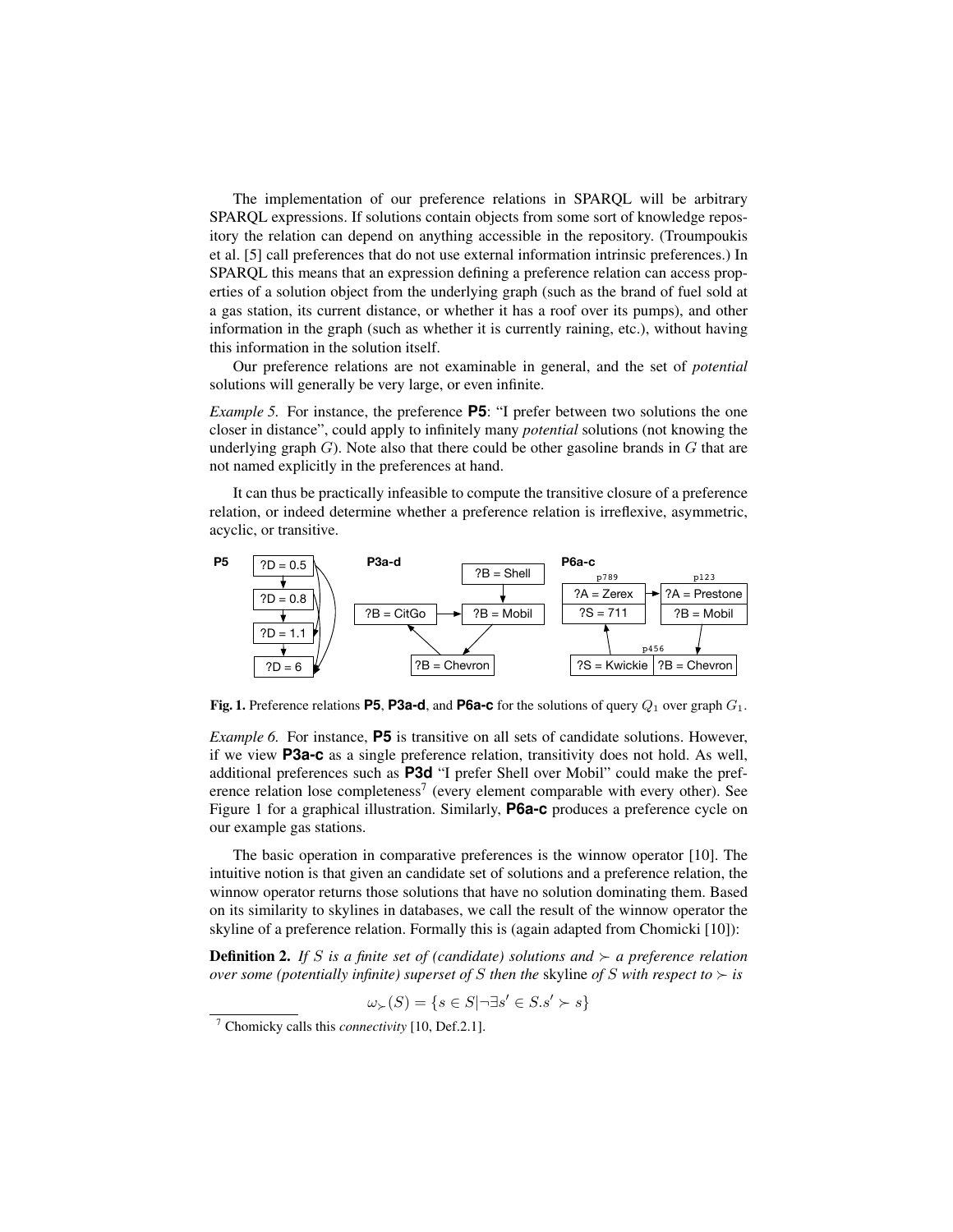We loosely refer to the definition of skyline as the "semantics" of preference relations. Note here that  $\succ$  has access to extrinsic information about objects in solutions in S. In the SPARQL setting this means that  $\succ$  has access to the graph being queried.

We can also define the second skyline as the skyline after the initial skyline has been removed from the solution set, and so on, thus defining "levels" of skyline solutions:

**Definition 3.** If S is a finite set of (candidate) solutions and  $\succ$  a preference relation *over some superset of* S *then the nth* skyline *of* S *with*  $\succ$  *is defined as* 

$$
\omega_{\succ}^n(S) = \{ s \in S \setminus \bigcup_{i=1}^{n-1} \omega_{\succ}^i(S) \mid \neg \exists s' \in S \setminus \bigcup_{i=1}^{n-1} \omega_{\succ}^i(S) \cdot s' \succ s \}
$$

*The* rank *of a solution, s, in S with respect to*  $\succ$  *is the number of the skyline that it is* in, i.e.,  $\text{rank}_{\succ}^S(s) = n$  *for*  $s \in \omega_{\succ}^n(S)$ *. If a solution is not in any skyline, then its rank is undefined.*

Returning multiple skylines is valuable if all elements of the top skyline might be deemed unsuitable by later processing, or if a minimum number of solutions is required, which could exceed the size of the top skyline.

*Example 7.* Looking at Figure 1 let us assume for the moment a slight re-formulation of **P5** to be "I prefer between two solutions the one closer or equal in distance". This obviously is not very intuitive as it makes the preference relation reflexive, and thereby makes *each solution dominate itself* – resulting in an empty skyline. However, as we will see current proposals for encoding preferences in SPARQL allow such preferences.

*Example 8.* Cyclic preferences can appear in practice by collecting single user preferences, expressed on separate occasions, and with the definitions above can lead to unexpected results. We take here the example of **P3a-d** from Figure 1. Intuitively, among *all four* candidate solutions the solution with brand Shell is most preferred, but then under Definition 3 the second skyline is *empty*, since *each remaining solution is dominated by another candidate solution*. Our intuition is that in such a case all of these three solutions should be equally preferred, and in the second skyline. Note that **P6a-c** also produce a cycle in the 4 candidate solutions, even though their expression does not look obviously cyclic.

Assuming, on the other hand, that Citgo was *not* within the candidate solutions, say by changing  $Q_1$  to  $Q_2$  as follows:

 $Q_2$ : SELECT \* {?X a :GasStation; :brand ?B; :dist ?D. FILTER(?D <= 5)}

That would reduce the number of candidate solutions to just Shell, Mobil, and Chevron, which would be in the first, second and third skyline, respectively (this time in accord with our intuitions). So, we see that removing (and likewise adding) candidate solutions can change the rank and ordering of solutions.

To complicate things further, if we consider **P3a-d** or **P6a-c** in combination with **P1** the handling of the combined preference relation becomes even less clear, depending on the semantics of combinations and their respective consideration of candidate solutions.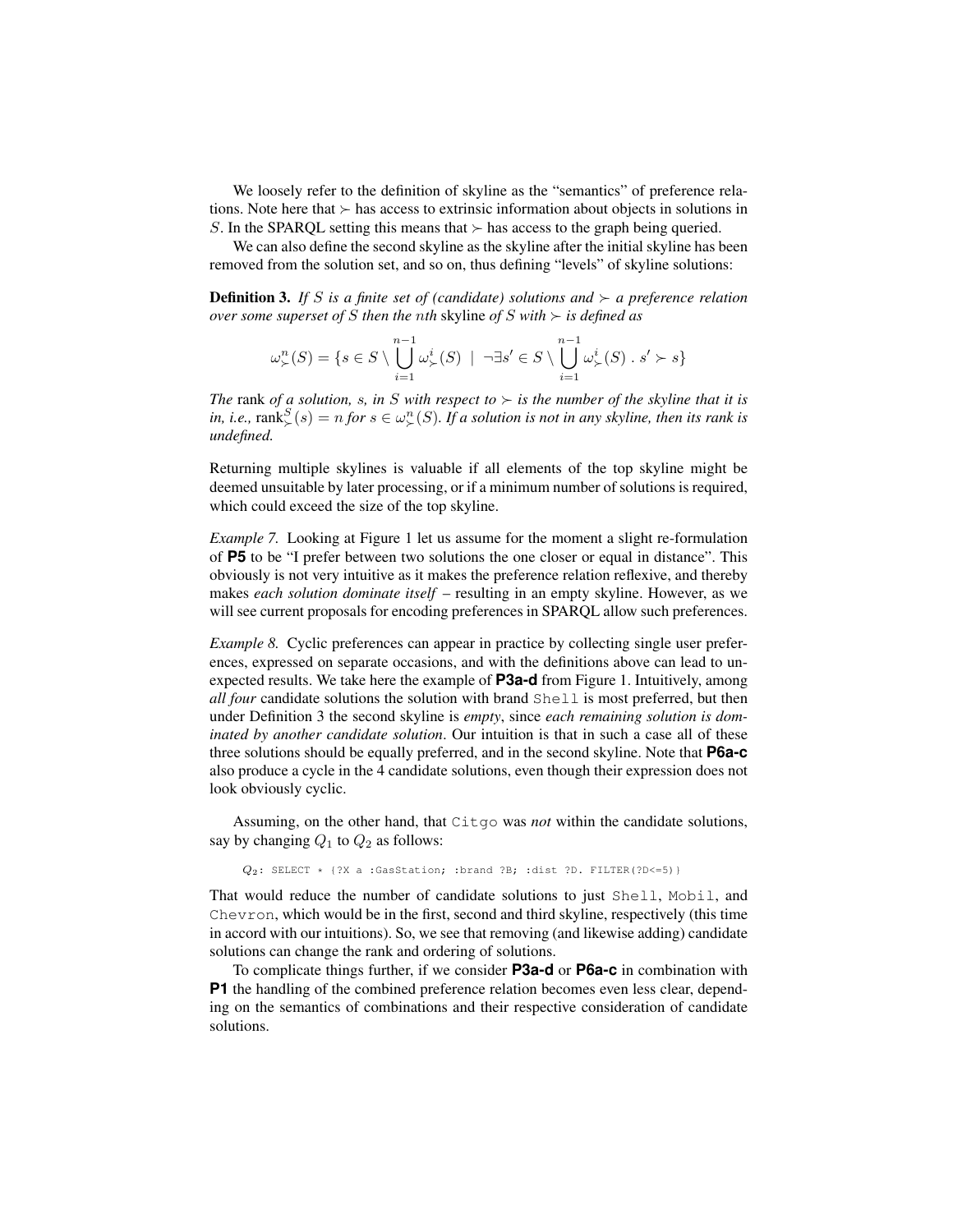Given examples such as these, we aim to shed more light on the semantics for preferences in queries, and provide definitions that handle these situations more intuitively and satisfy basic desiderata, such as that each level of skyline should contain at least one solution, even in cases where preferences are not necessarily coherent.

Our primary contributions in the present work are

- an analysis of what goes wrong with a widely used definition of the skyline operator when a preference relation fails to be acyclic and/or transitive,
- a definition that works for arbitrary preference relations,
- a slightly simpler definition that can be used with transitive preference relations, with performance benefits,
- translations to SPARQL 1.1 (based on translations proposed in prior work [12, 5]) to implement these new definitions, and
- a further extension that allows a query to request *multiple levels* of skylines.

In the next section, we will review some earlier approaches to the formulation of preferences in SPARQL, in the light of whether they can express comparative semantics at all and how they would handle the cases above. We will then approach the analysis of preference relations and variations of the definition of the skyline operator more formally in Section 4 and Section 5, by discussing what we call simple (i.e., acyclic and/or transitive) preferences and non-simple preferences separately. Along the way we will refine the notion of skyline operators and provide two more variations thereof. Finally, in Sections 6 and 7 we will discuss which of these proposed variations can be implemented in SPARQL 1.1, and which require extensions in terms of bespoke evaluation algorithms. In this topic, we will identify problems in existing approaches to translating preference handling to SPARQL, and propose repairs, where possible.

## 3 Previous Work

The notion of preference has a central role in many disciplines, including economics, psychology and other social sciences, some areas of philosophy, decision theory and game theory (themselves interdisciplinary topics), and computer science. The formalization of comparative preferences as binary preference relations runs throughout much of this work, although the definitional details vary. Much work on preference relations assumes, mandates, or arranges for them to be acyclic and/or transitive (or constrained in other ways), for a variety of reasons. Nonetheless, there is a large literature showing that cyclic and/or intransitive preference relations do arise naturally in the real world of human judgments [8, 9].

Turning to preferences used with query languages, Rosati et al. [13] show how a set of preferences modeled as a CP-net can be represented in RDF, and how generated SPARQL queries can use the RDF representation to rank the results of an ordinary (non-preferential) SPARQL query. Whereas the preferences semantics discussed here are determined primarily by the definition of skyline, in their approach the semantics are determined by the CP-net formalism. Whereas we are concerned with preferences expressed directly in a SPARQL query, along with non-preferential query clauses,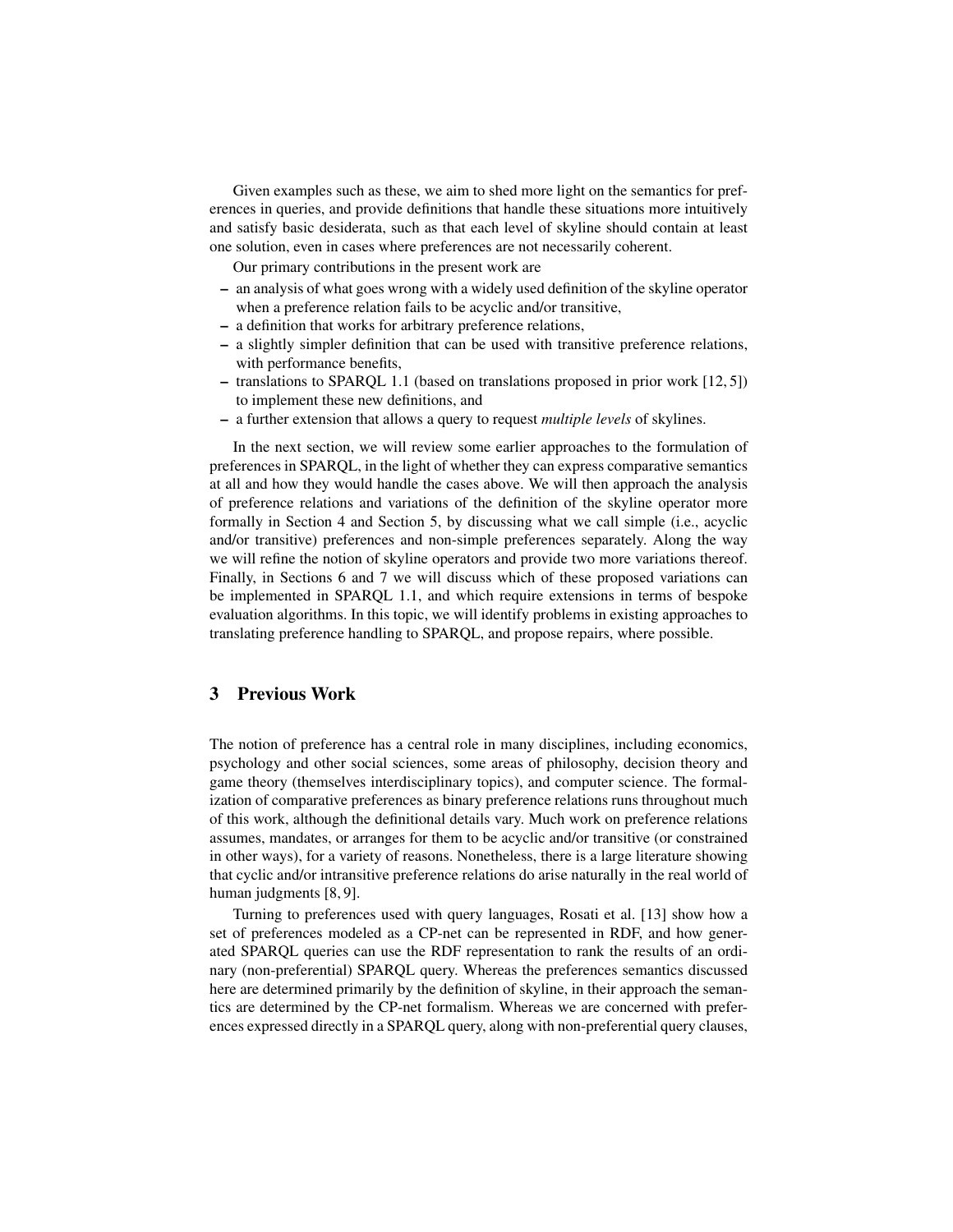their preferences are acquired and represented independently of the non-preferential SPARQL queries to which they apply<sup>8</sup>.

Chomicki [10] analyzes intrinsic comparative preferences in a relational database setting. He considers preferences as multidimensional combinations of atomic preferences where each atomic preference is a built-in SQL function (such as numeric ordering). A preference function could be to consider distance and fuel brand separately, which ends up with the closest gas station for each brand, or to first consider distance and then some ordering of brands, which ends up with the closest gas station but if there is a tie for closest then chooses by brand. He analyzes the properties of his winnow operator with an eye to how it can be optimized in SQL queries.

Siberski et al. [3] transform a subset of these preferences into an early version of SPARQL, producing a SPARQL query extension for conjunctive (combine preferences over two different values) cascaded (consider preference over one value before preference over another) intrinsic preferences. They implement these preferences as an extension to  $ARQ^9$ , with a syntax inspired by an early version of the Preference SQL language [14].

Gueroussova et al. [4, 12] transform a version of Chomicki's preferences (which they call conditional preferences) to SPARQL, extending the work of Siberski et al. by adding more combination operators. They define an extension to SPARQL, which they call PrefSPARQL (after the later version of Preference SQL [15] which incorporates these features) and provide a mapping from PrefSPARQL to both SPARQL 1.0 queries [16] and SPAROL 1.1 queries.

Unfortunately their mapping to SPARQL 1.1 uses the SPARQL EXISTS operator. SPARQL EXISTS has many known problems [17], and their solution falls prey to one one them, namely that the SPARQL BOUND operator does not work correctly inside EXISTS. Their mapping to SPARQL 1.0 is not affected by this problem, as shown by the next example.

Both the approaches by Siberski et al. and Gueroussova et al. focus on combined preferences over boolean preferences, that is, while they allow the combination of different preferences, these preferences do not give the full flexibility of comparing arbitrary solutions pairwise, but only by declaring boolean "preferred conditions" C, that divide the solution space into preferred and non-preferred solutions according to the preference, according to the schema in Equation (1).

$$
SELECT \quad V \quad WHERE \quad \{ \quad P \quad PREFERRING \quad C \quad \} \tag{1}
$$

*Example 9.* In both the approaches above preferences like **P1** can be written by extending queries like  $Q_1$ . In PrefSPARQL this is:

$$
Q_3
$$
: SELECT \* { ?X a :GasStation; :brand ?B; :dist ?D . PREFERRING (?D <= 1) }

Combined preferences can be expressed (so long as they do not involve comparisons between different attributes of solutions), such as this variant of **P4**:

<sup>&</sup>lt;sup>8</sup> In a later version of [13], available on semanticscholar.org, the approach is extended to handle CP-theories.

<sup>9</sup> https://jena.apache.org/documentation/query/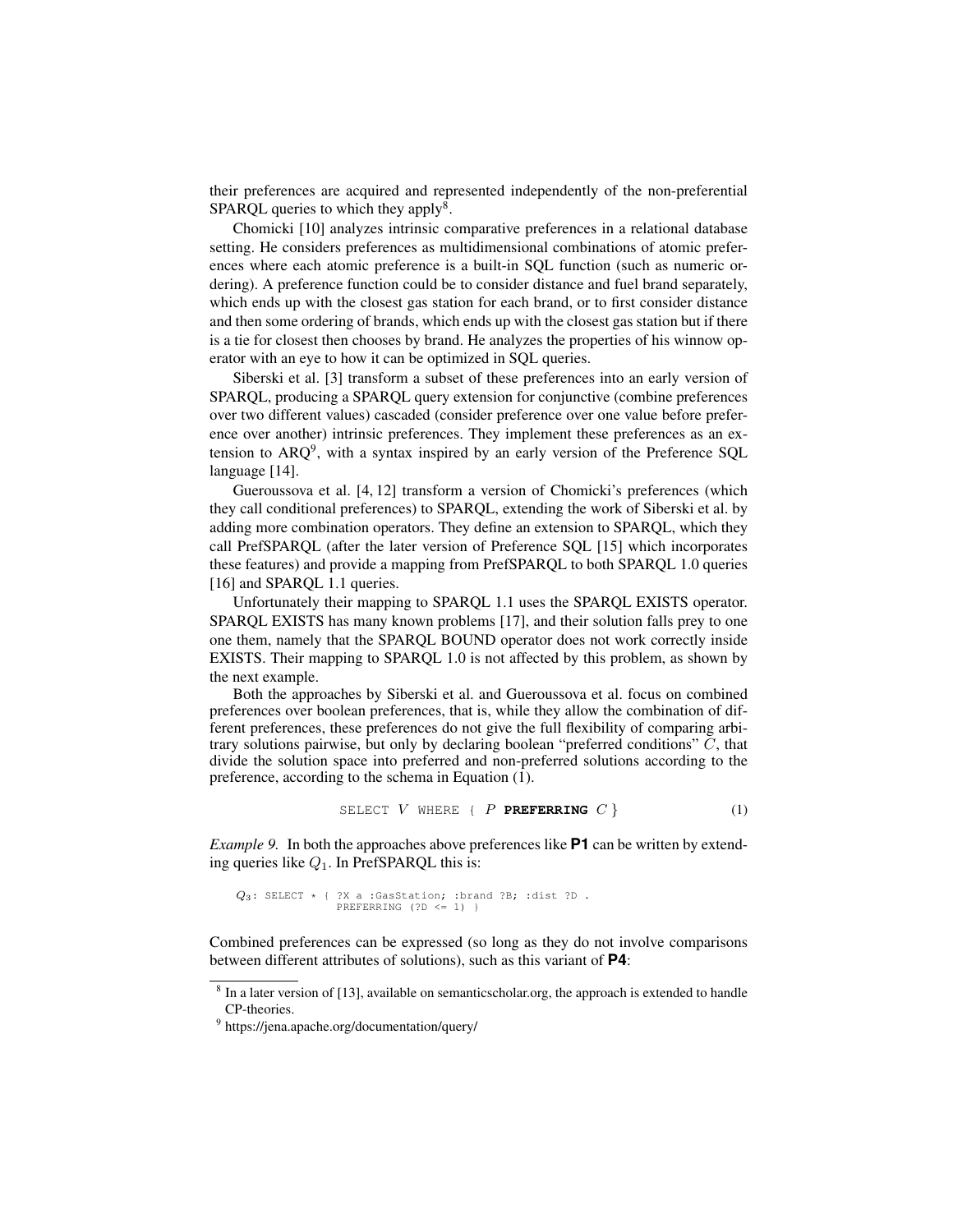**P4'** "I prefer solutions within 1 mile and among those I prefer Mobil, and otherwise just the closest."

which in PrefSPARQL could be written as the following query:

 $Q_4$ : SELECT \* { ?X a :GasStation; :brand ?B; :dist ?D .<br>PREFERRING ((?D <= 1) AND ?B="Mobil") PRIOR TO LOWEST ?D) }

While referring for details to [12], we illustrate PrefSPARQL's translation back to "vanilla" SPARQL by the example of  $Q_3$  which in SPARQL 1.1 yields  $Q_3^{1.1}$ :

```
Q_3^{1.1}: 1 SELECT * { {?X a :GasStation; :brand ?B; :dist ?D .}<br>
2 FILTER NOT EXISTS { ?X' a :GasStation; :brand ?B'; :dist ?D' .<br>
3 FILTER ((?D' <= 1) > (?D <= 1)) } }
```
That is, the translation relies in principle on creating a copy of the query pattern within a SPARQL 1.1 NOT EXISTS clause (line 2) and then encoding dominance of the solutions to this copy in an inner FILTER expression (line 3).

As shown in [12], this principle can be easily extended to combined preference relations (through encoding AND and PRIOR TO, and adding conditional IF-THEN-ELSE preferences from Preference SQL to more complex inner FILTER expressions). Specific quantitative comparative preference relations are also expressible with the keyword HIGHEST or LOWEST, but not general comparative preferences.

*Example 10.* The quantitative preference **P2** would be expressible in PrefSPARQL as query

Q4: SELECT ?X ?B ?D { ?X a :GasStation; :brand ?B; :dist ?D. PREFERRING LOWEST ?D }

However, there exists as mentioned above a problem with this translation due to the semantics of NOT EXISTS, as illustrated with the following example:

*Example 11.* Let us assume **P7** saying "I prefer gas stations with a shop", which in PrefSPARQL could be expressed as

```
Q_5: SELECT \star { ?X a :GasStation. OPTIONAL { ?X :shop ?S. }<br>PREFERRING ( BOUND(?S) ) }
```
in which case the translation from [12] no longer works, as shown in  $Q_5^{1.1}$ :

```
Q_5^{1.1}: 1 SELECT \star { { ?X a :GasStation. OPTIONAL { ?X :shop ?S. } }
       2 FILTER NOT EXISTS { ?X' a :GasStation. OPTIONAL { ?X' :shop ?S'. }
3 FILTER(BOUND(?S') > BOUND(?S)) } }
```
This fails because the substitution semantics of EXISTS here produces algebra expressions like BOUND ( :TigerMart ) that are undefined in SPARQL 1.1; we refer to details in [17]. We note though, that Gueroussova et al.'s [12] SPARQL 1.0-based way of encoding non-existence through a combination of OPTIONAL and !BOUND(), as illustrated in the following query  $Q_5^{1.0}$ , works as intended:

```
Q_5^{1.0}: 1 SELECT * { { ?X a :GasStation. OPTIONAL { ?X :shop ?S. } }<br>
2 OPTIONAL { ?X' a :GasStation. OPTIONAL { ?X' :shop ?S'. }<br>
3 FILTER ( !BOUND(?X') } } }<br>
FILTER ( !BOUND(?X') } }
```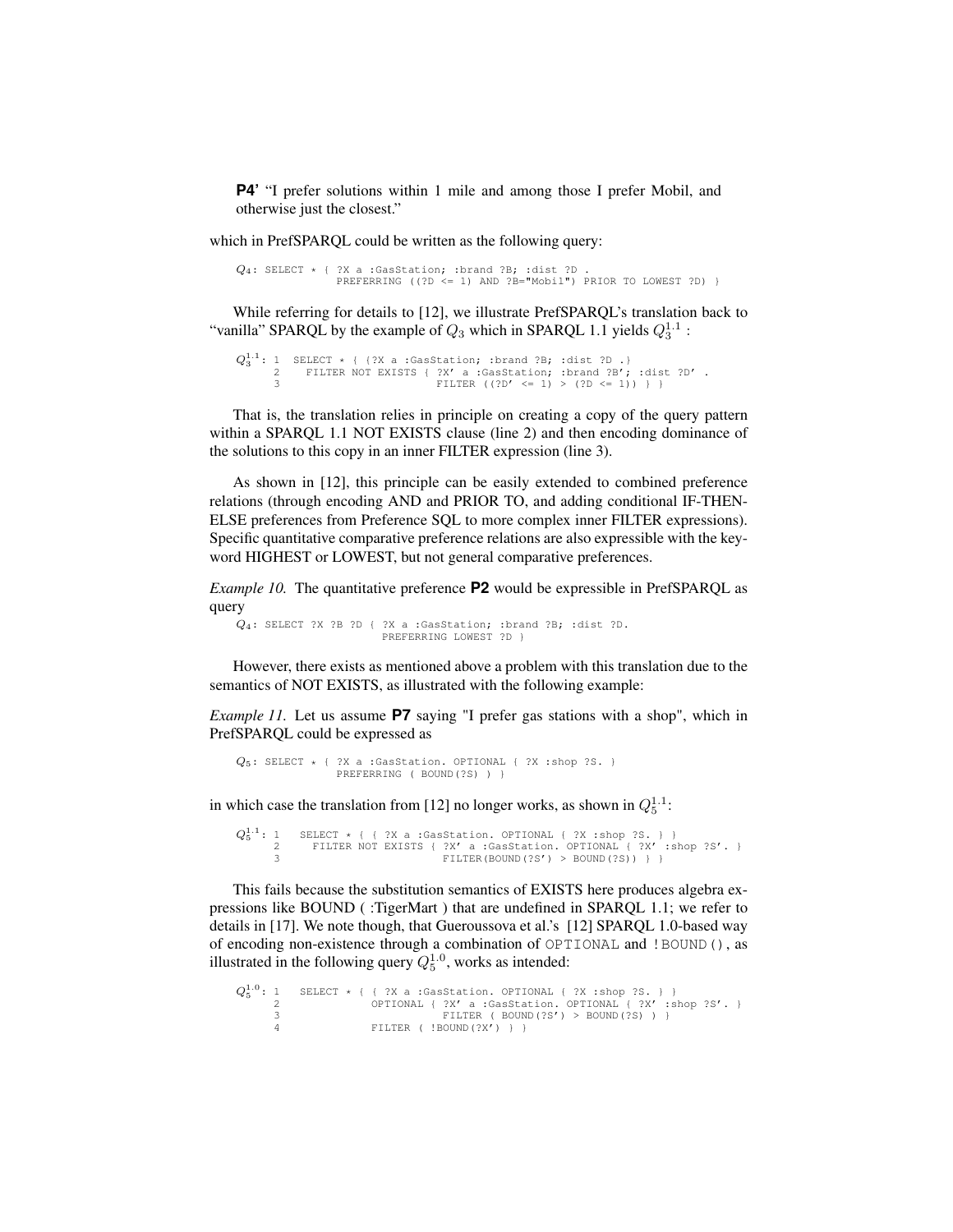Troumpoukis et al. [5] expand on this work to allow arbitrary SPARQL expressions as the  $\ge$  operator; that is, they define an extension to SPARQL 1.1 that can express full comparative preferences called SPREFQL, and also provide a mapping from SPREFQL into SPARQL 1.1 queries. They implemented SPREFQL and compared its performance to the performance of their mapping.

As opposed to PrefSPARQL, in SPREFQL one can express comparative preferences by explicitly referring to variables in the "copy" of the query pattern over which preferences are defined using a clause PREFER-TO-IF which creates two explicit copies  $V_1, V_2$  of the variables V in the SELECT clause that can be referenced in a comparative condition C:

SELECT 
$$
V
$$
 WHERE {  $P$  } **PREFER**  $V_1$  **TO**  $V_2$  **IF**  $C$  (2)

*Example 12.* The quantitative preference **P2** would be expressible in SPREFQL as a comparative preference in query  $Q_6$ :

```
Q_6: SELECT ?X ?B ?D { ?X a :GasStation; :brand ?B; :dist ?D. }<br>PREFER ?X1 ?B1 ?D1 TO ?X2 ?B2 ?D2 IF (?D1 < ?D2)
```
More general comparative preferences such as **P3** can also be expressed in SPRE-FQL, as in query  $Q_7$ :

```
Q_7: SELECT ?X ?B ?D { ?X a :GasStation; :brand ?B; :dist ?D . }
    PREFER ?X1 ?B1 ?D1 TO ?X2 ?B2 ?D2
           IF (?B1 = :mobil & ?B2 = :chevron)
```
Combined preferences are also supported, through AND and PRIOR TO clauses. Unfortunately, however, with the syntactic expansion over PrefSPARQL, it is quite possible for the preference relation to be non-transitive or to have loops.

*Example 13.* For instance, imagine  $Q_6$  modified by replacing  $\lt$  with  $\leq$  (which we will refer to as  $Q_6$  below), so that each solution dominates itself. Another example involves expressing **P6a-c** as:

```
Q_8: SELECT ?X ?B ?S ?T {?X a :GasStation; :brand ?B; :shop ?S; :antifreeze ?A.}<br>PREFER ?X1 ?B1 ?S1 ?A1 TO ?X2 ?B2 ?S2 ?A2
     IF ( (?B1 = :Mobil && ?B2 = :Chevron) ||
           (?S1 = :KwikieMart && ?S2 = :711) ||
           (?A1 = :Zerex && ?A2 = :Prestone) )
```
This is problematic, as Troumpoukis et al. only use the simple definition of winnowing above. If there is a preference loop in the candidate solutions, as for  $Q_8$  on the example data, then none of the solutions in the loop will ever be returned, because each of them is dominated by another solution. The preference combination operators do not help: AND will just produce the same cyclic preference and PRIOR TO does not have a suitable meaning. This problem also occurs for reflexive loops, as for  $Q'_6$  where each solution dominates itself. We provide a simple but general solution for these problems below. As we will see, the absence of transitivity does not cause a problem by itself, but does complicate the problem of loops.

Also, note that Troumpoukis et al. provide a mapping to SPARQL 1.1 where the schema of Equation (2) is replaced by (again, we refer for details to [5]):

SELECT V WHERE {P FILTER NOT EXISTS  $\{P_{(V/V_1)}$  filter  $C_{(V_2/V)}$  }}

(3)

This is a straightforward extension of the PrefSPARQL translation, which however depends again on SPARQL EXISTS and also falls prey to the problem with BOUND, as in Example 11.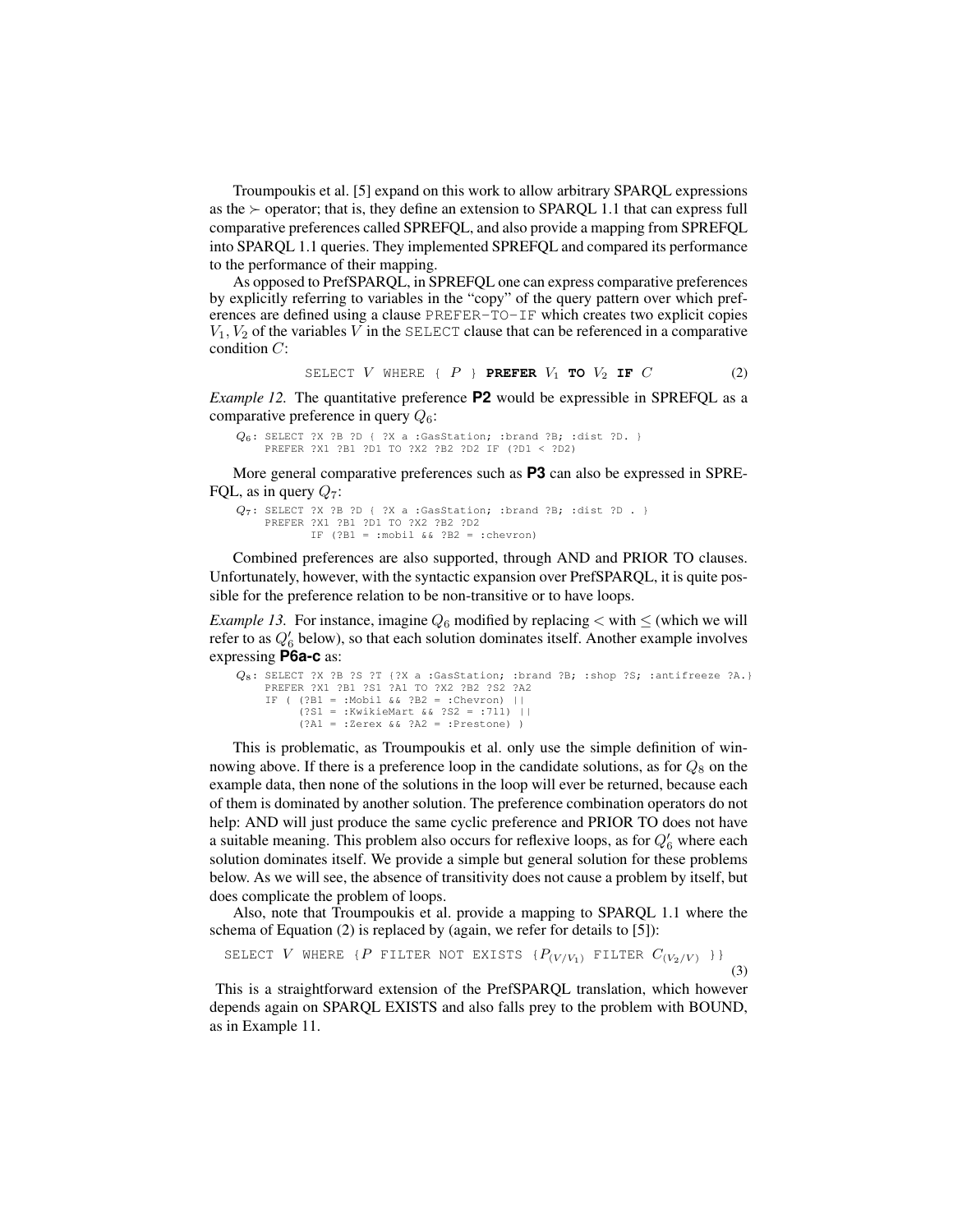## 4 Simple Comparative Preferences

We first establish that acyclic preference relations are non-problematic: they are guaranteed to determine a nonempty skyline over any finite, non-empty set of solutions and ranks behave well. In addition, as we discuss in detail in Section 6, a skyline query over an acyclic preference relation is specifiable in SPARQL 1.1. As every transitive and irreflexive relation is acyclic, handling acyclic preference relations also handles this common requirement imposed on preference relations.

**Theorem 1.** If the preference relation  $\succ$  is acyclic over a finite, non-empty set of can*didate solutions* S*, i.e., there is no candidate solution* s *for which there is a sequence of candidate solutions starting and ending with* s *such that each dominates the next, then*  $\omega_{\succ}(S)$  *is non-empty.* 

Because each skyline is non-empty for a finite, non-empty set of solutions if the preference relation is acyclic, each solution has a uniquely defined rank.

**Corollary 1.** If the preference relation  $\succ$  is acyclic over a finite, non-empty set of can*didate solutions* S then  $\text{rank}^S_\succ(s)$  is defined for each  $s \in S$ .

Dominance between solutions is reflected in their relative ranks.

**Theorem 2.** If the preference relation  $\succ$  is acyclic over a finite, non-empty set of candidate solutions S then  $s_1 \succ s_2$  implies  $\text{rank}^S_{\succ}(s_1) < \text{rank}^S_{\succ}(s_2)$ .

As Troumpoukis et al. [5] use  $\omega_{\succ}$  as their winnow operator, their solution performs correctly on acyclic preference relations. However, if the preference relation has loops, then none of the solutions in the loop will be in any skyline (and thus none of them will have a rank), even if there is no other solution dominating any solution in the loop. Even a simple reflexive loop, such as accidentially writing  $\leq$  instead of  $\lt$  as in Example 13, query  $Q'_6$  above, causes problems for Definition 2. A preference written like this seems unintuitive, but it is not forbidden in SPREFQL. As arbitrarily complex SPARQL expressions can occur in the IF clause it might not be obvious or even possible beforehand to determine whether a preference is irreflexive.

### 5 Non-Simple Comparative Preferences

To address such cases, we begin by addressing the empty-skyline problem mentioned above, which can be done by modifying the definition of skyline.

What makes intuitive sense in the presence of preference loops *in the candidate solutions* is to consider all the solutions in the loop as if they were equally preferred, i.e., they don't count as dominating each other or themselves. This regains the desirable property that a finite, non-empty set of candidate solutions has a non-empty skyline.

Formally, we modify the definition of skyline (Definition 2) as follows:

**Definition 4.** If S is a finite set of solutions and  $\succ$  a preference relation over some *superset of S then the* skyline *of S with*  $\succ$  *is* 

$$
\omega^l_{\succ}(s) = \{ s \in S | \neg \exists s' \in S. (s' \succ^* s \land \neg (s \succ^* s')) \}
$$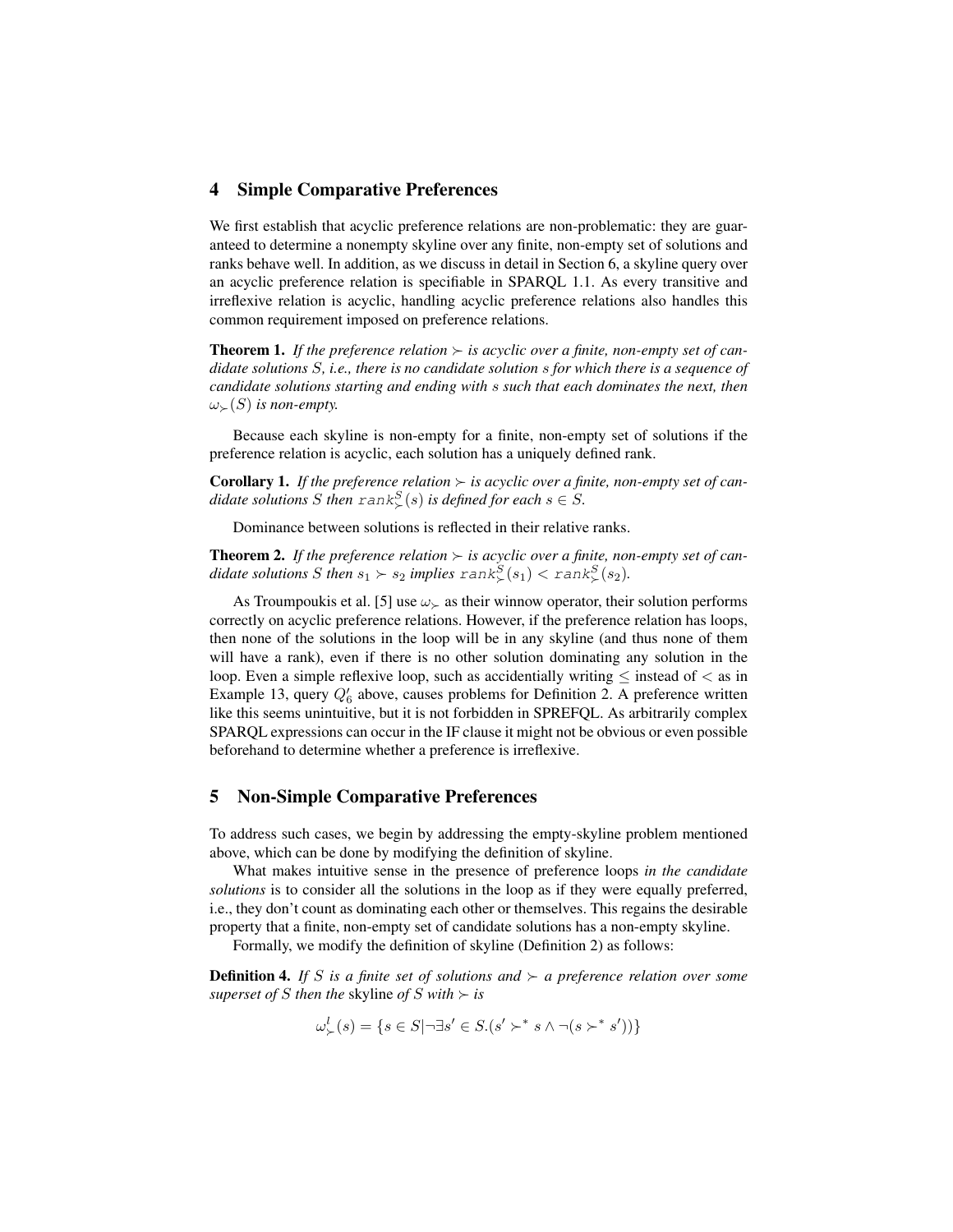*where* <sup>∗</sup> *is the transitive closure of over* candidate *solutions, i.e., there is a sequence of candidate solutions, each dominating the next.*

In English, this says that a solution is in the skyline if there is no solution that transitively dominates it and that it does not transitively dominate.

This definition regains the desirable properties from above, slightly modified.

**Theorem 3.**  $\omega_{\succ}^{l}(S)$  is non-empty for S any finite, non-empty set of candidate solutions.

**Corollary 2.**  $rank_{\succ}^{S}(s)$  *is defined for each*  $s \in S$  *for*  $S$  *any finite, non-empty set of candidate solutions.*

Loops cause the rank of solutions in the loop to be the same, so dominance only produces a rank at least as large.

**Theorem 4.** For any preference relation  $\succ$  over a finite, non-empty set of candidate  $solutions S, s_1 \succ s_2$  *implies*  $rank^S_{\succ}(s_1) \leq rank^S_{\succ}(s_2)$ *.* 

Note that, in Definition 4, transitive closure is needed for both the ancestor and the descendant of s. Consider a solution s that dominates only a single element  $s_1$  of a minimal domination cycle<sup>10</sup>  $s_1, \ldots, s_n, s_1$ , with  $n > 2$ . Now s should knock each  $s_i$ out of a skyline but no  $s_j$  should. To get to *only* s requires looking at the transitive dominators of  $s_i$ , not just its direct dominators.

*Example 14.* Getting back to the preference relation from the right-hand-side of Figure 1, the solution  $s_{Shell}$  dominates  $s_{Mobil}$  directly, but  $s_{Chevron}$  and  $s_{Cityo}$  are dominated only indirectly. Thus, if in Definition 4  $s' \succ^* s$  were replaced by  $s' \succ s$ , then  $s_{Chevron}$  and  $s_{Cityo}$  – counter to our intuition – would end up in the first skyline. On the other hand, if we replaced  $\neg(s \succ^* s')$  with  $\neg(s \succ s')$ , it is easy to see that the second skyline would be empty, again going counter to our intuition.

As a special case (specifically considered here because of its relationship to SPARQL), if the preference relation is known to be transitive then there is no need to compute its transitive closure; that is, the following simpler definition suffices to deal such known transitive (including reflexive) preferences, even if they are cyclic. Here, in English, a solution is in the skyline if there is no solution that *directly* dominates it and that it does not *directly* dominate.

**Definition 5.** If S is a finite set of (candidate) solutions and  $\succ$  a transitive preference *relation over some superset of* S *then the* skyline *of* S *with*  $\succ$  *is* 

$$
\omega^t_\succ(S) = \{ s \in S | \neg \exists s' \in S. (s' \succ s \land \neg(s \succ s')) \}
$$

This definition maintains the desirable properties from Theorems 2, 3, and 4, for transitive preference relations. They all come from the simple observation that the transitive closure of a transitive relation is itself, so Definitions 4 and 5 coincide for transitive preference relations. Note that transitivity is not actually required in general for Definition 5 to suffice, but only transitivity into loops, i.e., a direct dominator of any solution in a loop is a direct dominator of every solution in the loop. We call the preference relation  $\succ$  *clique-cyclic* in this case.

 $10$  A domination cycle is minimal if the only domination relationships between elements of the cycle are those from one element of the cycle to the next.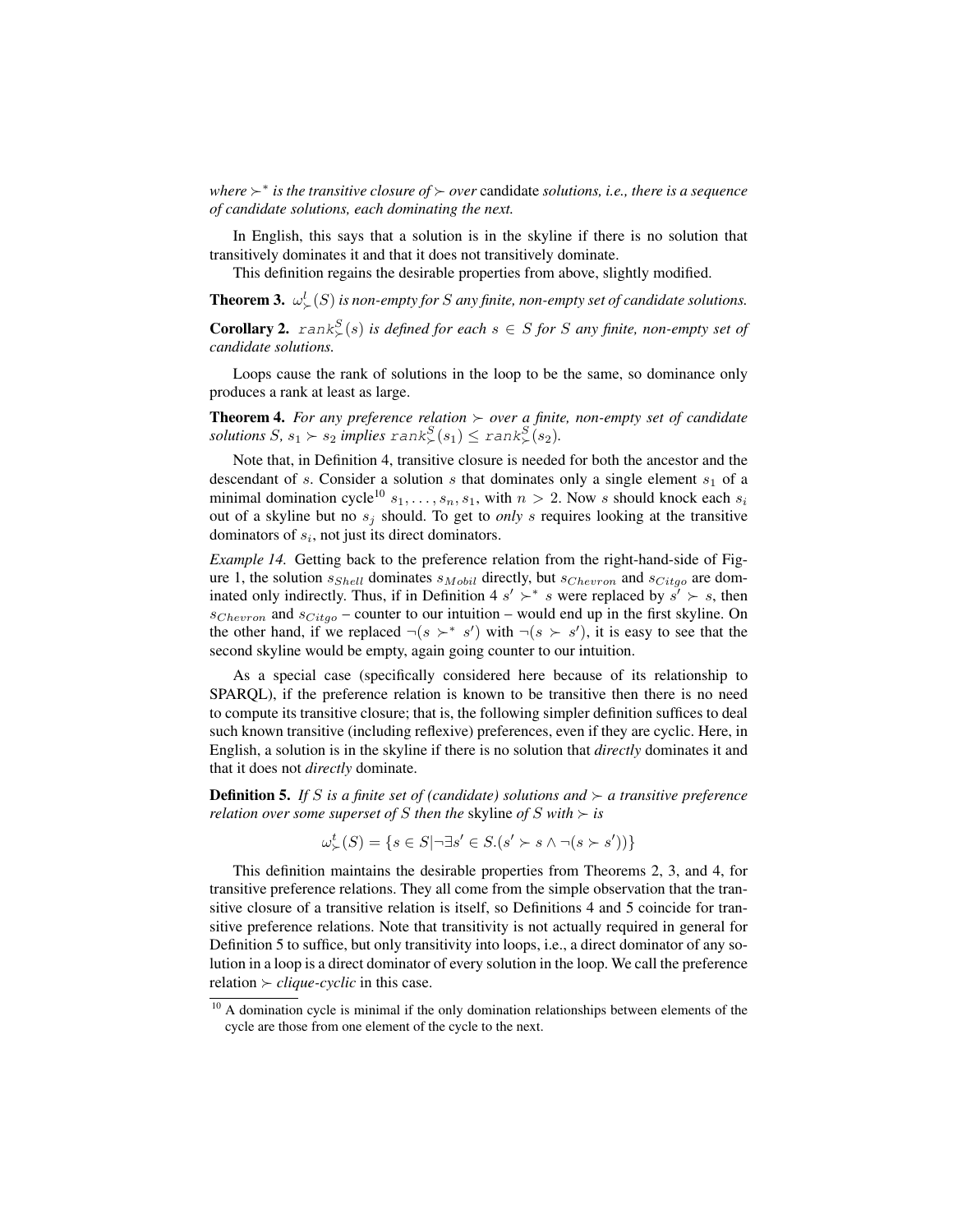**Theorem 5.** Let *S* be any finite set of (candidate) solutions. Let  $\succ$  be clique-cyclic, i.e., *for any solutions*  $s_1$  *and*  $s_2$ , *if*  $s_1 \succ^* s_2$  *and*  $s_2 \succ^* s_1$  *then for any solution*  $s$  *if*  $s \succ s_1$ *then*  $s > s_2$ *. Then*  $\omega_{\succ}^t(S) = \omega_{\succ}^l(S)$ *.* 

## 6 Comparative Preferences in SPARQL

As discussed in Section 3 above, languages like PrefSPARQL and SPREFQL have suggested translations to native SPARQL, thus showing a – not necessarily very efficient – implementation path in terms of off-the-shelf engines, and proving that the respective languages do not add expressivity on top of SPARQL. However, since both these translations only implement the simple winnow operator from Definition 2, we now turn to the question whether  $\omega_{\succ}^t(S)$  and  $\omega_{\succ}^l(S)$  can likewise be expressed in SPARQL 1.1.

As we want to allow for general comparative preferences, we adopt the SPREFQL syntax [5] as opposed to the syntax of earlier work such as PrefSPARQL [4].

We recall the mapping from SPREFOL to SPAROL 1.1 by the schema given in Equation (3). While Troumpoukis et al. already suggest that evaluating this translation is potentially more expensive than directly implementing PREFER, for now we are only concerned with the expressibility of the different variations of skyline operators we introduced in SPARQL.

We recall there are two problems in the original translation: first, the use of NOT EXISTS in the translation into SPARQL, and second, that the reliance on the skyline operator of Definition 2 only works for the simple case of acyclic preference relations.

The first problem can be overcome using the translation that uses OPTIONAL and !BOUND() instead of NOT EXISTS from Gueroussova et al. [12], cf. Example 11. This idea can be generalized to SPREFQL with the following mapping for Equation (2).

#### Mapping 1 (Simple Mapping to SPARQL)

```
SELECT V where \{P\}OPTIONAL { P_{(V/V_1)} FILTER ( C_{(V_2/V)} ) BIND (1 TO ?exists) }
      FILTER (!BOUND(?exists)) }
```
**Theorem 6.** *Mapping 1 correctly implements*  $\omega_{\succ}$ .

*Proof. (Sketch) The OPTIONAL part only binds a value to* ?exists *when a dominator exists so the final filter only lets through solutions that are not dominated.*

Handling the second problem however requires changing the semantics of PREFER. When we view the intuitive meaning of Equation (2) decoupled from the mapping to SPARQL it conceptually reduces to first constructing the solution set  $S$  for

```
SELECT V WHERE \{P\}
```
and then eliminating non-dominated solutions of this query according to the chosen winnow operator. So we need to repair the semantics to use our winnow operator  $\omega^l$ , which as we showed above produces desirable results for any preference relation, instead of the original  $\omega$ . Of course this is quite a significant change. On the plus side, it doesn't have problems with loops. On the negative side, it may require computing (a part of) the transitive closure of  $\succ$ . We will discuss next whether and how this computation can also be realized within SPARQL itself, or by means of bespoke algorithms.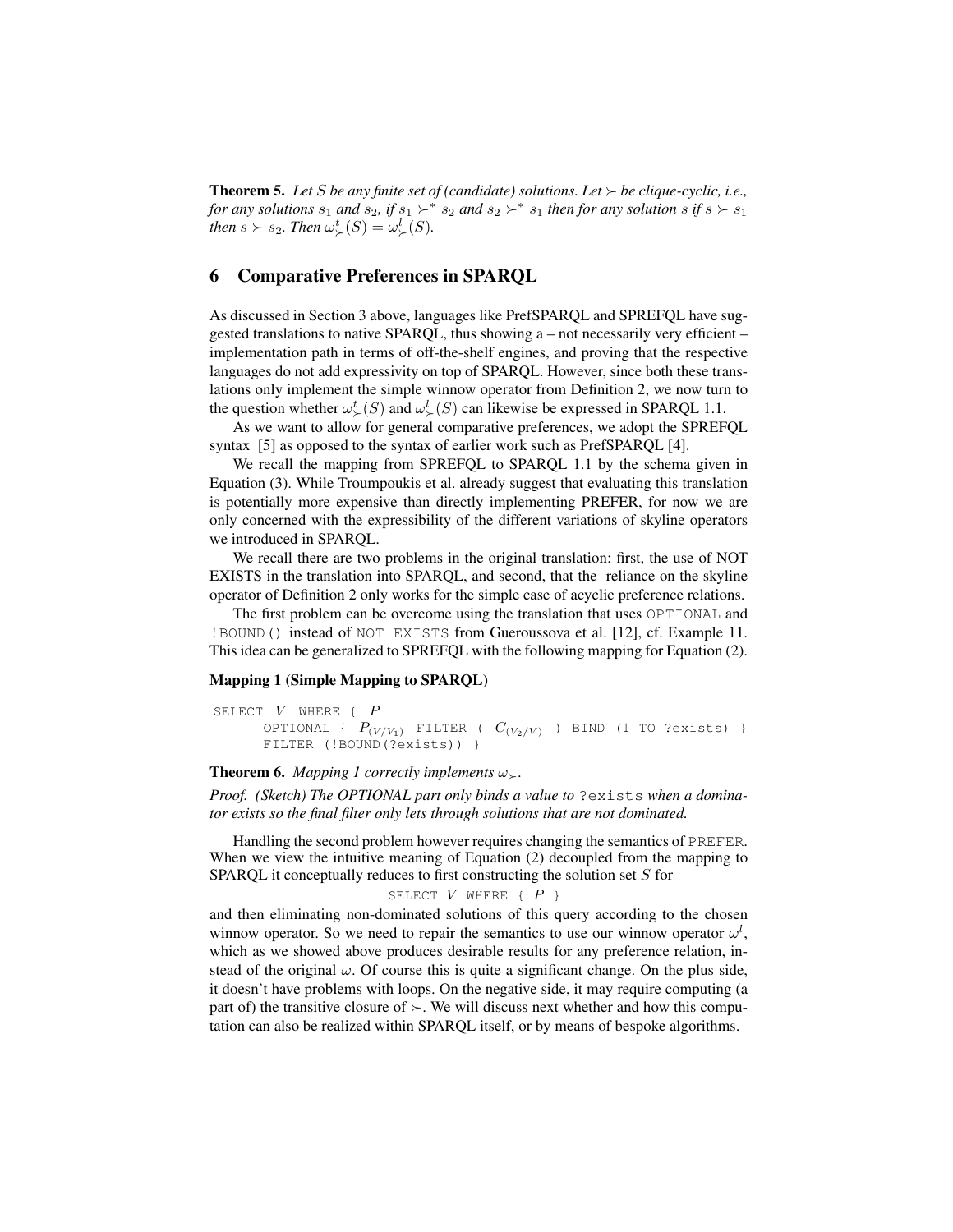## 7 Implementing SPARQL Preferences

This repaired version of comparative preferences semantics can be efficiently implemented. Instead of just checking whether a solution has a direct dominator we have to check its transitive dominators and see whether they are in a loop. This sounds expensive, going around the loops repeatedly, but can actually be done relatively efficiently.

The basic idea<sup>11</sup> behind the algorithm is to check  $\succ$  between each pair of candidate solutions. The algorithm keeps track of a representative for each solution which represents all the solutions that are in loops involving the solution. When a new loop is found, the solutions in the loop are given the same representative. This operation has to be done efficiently over the entire exploration. Fortunately, the union-find algorithm [18] does precisely this in time  $O(n \log^*(n))$ , where n is the number of candidate solutions. After the representatives are found, all that is needed is to check whether a solution has a direct dominator with a different representative.

The algorithm checks  $\succ$  between each pair of solutions so its running time is dominated by the  $n^2$  computations of  $\succ$ ; the union-find algorithm only adds  $O(n \log^*(n))$ . The most significant change in actual running time between the computation of  $\omega_{\succ}$  and  $\omega_{\succ}^{l}$  will be due to not being able to quit checking for dominators of a solution when the first one is found.

If the preference relation is known to belong to either of the special cases discussed in the context of Definition 5, i.e., if either the preference relation is acyclic, transitive or clique-cyclic, then it is possible to translate preferences back into SPARQL itself. For an *acyclic* preference relation the translation is the one in Mapping 1. For transitive preference relations (or, likewise, if  $\succ$  is clique-cyclic) a slightly more complex translation is needed.

#### Mapping 2 (Mapping to SPARQL for transitive Preferences)

```
SELECT V WHERE { P
      OPTIONAL { P_{(V/V_1)} FILTER ( C_{(V_2/V)} && ! C_{(V_1/V,V_2/V_1)} )
                    BIND (1 TO ?exists) }
       FILTER (!BOUND(?exists)) }
```
# **Theorem 7.** Mapping 2 correctly implements the winnow operator  $\omega_{\succ}^{t}$ .

The general case is much tougher to translate back to a single SPARQL query as it has to compute (part of) the transitive closure of  $\succ$  over the solutions. If, however, we allow for multiple queries we can first construct a graph that reifies the solutions and asserts  $\succ$  between them and then determine the skyline with a subsequent query against the union of that constructed graph and the original graph.

## 8 Multiple Skylines

There are situations where more solutions than the top skyline are desired, and it is inconvenient to submit multiple different queries to get those additional solutions, manually eliminating prior solutions. Thus, a SPARQL extension that returns multiple levels of skylines, possibly including an indicator of each solution's rank, seems natural.

 $11$  The full algorithm is in the extended technical report version of the paper.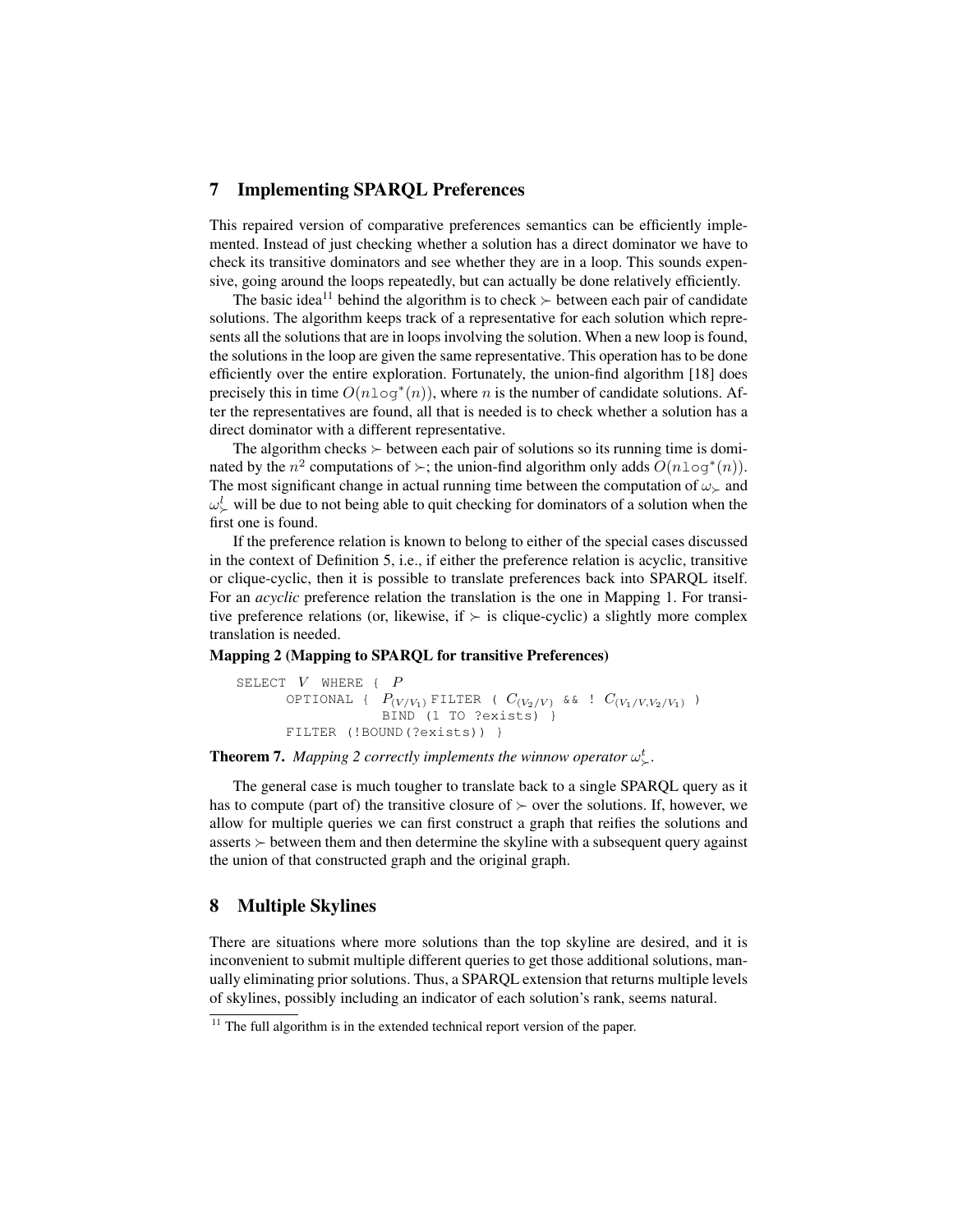Siberski et al. [3] propose that a use of SPARQL's existing keyword pattern "LIMIT  $k$ ", in combination with their proposed keyword PREFERRING, can inform the query evaluator to retrieve enough levels of skyline to produce solutions numbering at least  $k$ . However, this approach has 3 weaknesses: it gives the LIMIT modifier a counterintuitive special meaning when it is used in that combination; it precludes the use of LIMIT with its usual meaning; and it does not support the specification of an explicit number of complete skylines to be returned.

To address these issues, we propose the addition of the keyword SKYLINE, to be used in conjunction with LIMIT, in either of the following patterns:

- LIMIT SKYLINE  $n$  [TO  $m$ ] [AS  $v_{rank}$ ]... return complete skyline(s) with rank *n* (or with ranks *n* to *m*, with  $1 \le n \le m$ ).  $-$  LIMIT SKYLINE ALL AS  $v_{rank}$  ... return all skylines.
- 

The AS  $v_{rank}$  is optional if explicit limits are given. If present it adds a new binding to the solution bindings of the query assigning to variable  $v_{rank}$  the rank of the solution. Ranks are counted starting at 1, and the absence of a LIMIT SKYLINE clause is equivalent to LIMIT SKYLINE 1.

Our implementation of  $\omega_l$  can be simply extended to compute which skyline a solution is in. Each solution is initially given a tentative skyline of 1. When a non-looping dominator of a solution is found the solution's representative is assigned to the tentative skyline that is the maximum of its previous tentative skyline and one plus the tentative skyline of the dominator's representative. As non-looping dominators are only found when their dominators have been completely processed their tentative skyline is their final one. This way each solution representative is assigned to their skyline number so the algorithm can produce the first (top) skyline, solutions in skyline(s) ranked between  $n$  and  $m$  along with their skyline number, or all solutions with their skyline number.

### 9 Conclusions

We have considered the semantics of queries that rely on user preferences, extensions of SPARQL that would allow for handling such queries, and their possible implementation by translation into SPARQL. We identified several categories of preference relations with different characteristics that are significant in terms of specifying preference query semantics and specifying translations to SPARQL.

We summarize our conclusions, in order of increasing generality of the allowed preference relations: The semantics of *acyclic* preference relations are as (implicitly) indicated by Troumpoukis et al. [5]. However, we identified a problem with their translation to SPARQL, and showed how it can be repaired. *Transitive, irreflexive* preference relations, which occur in many applied settings, as a special case of acyclic preference relations, are subject to the same observations. For *transitive* preference relations in general, a modified semantics is needed, as well as a slightly more complex translation into SPARQL. This semantics allows for more efficient processing than the most general semantics mentioned below. We defined a category of *clique-cyclic* preference relations (a superset of transitive preference relations, cf. Theorem 5), which can be